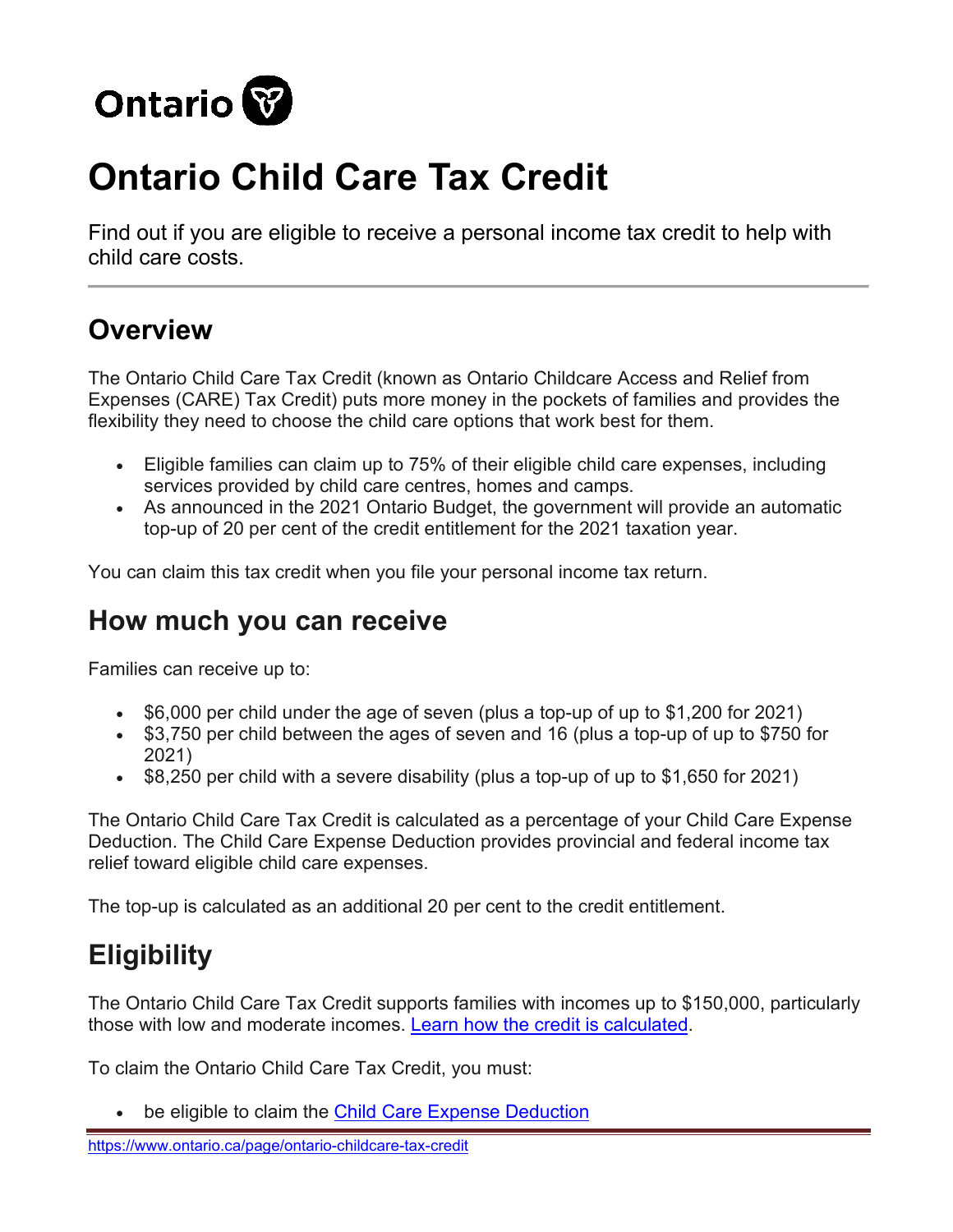- have a family income less than or equal to \$150,000
- be an Ontario resident at the end of the tax year

[Learn how to claim the tax credit.](https://www.ontario.ca/page/ontario-child-care-tax-credit?_ga=2.24268537.276758578.1643134474-138340808.1559313121#section-4)

## **Eligible expenses**

[Child care expenses](https://www.canada.ca/en/revenue-agency/services/tax/individuals/topics/about-your-tax-return/tax-return/completing-a-tax-return/deductions-credits-expenses/line-214-child-care-expenses/line-214-what-child-care-expenses.html) that are eligible for the [Child Care Expense Deduction](https://www.canada.ca/en/revenue-agency/services/tax/technical-information/income-tax/income-tax-folios-index/series-1-individuals/folio-3-family-unit-issues/income-tax-folio-s1-f3-c1-child-care-expense-deduction.html) will also be eligible for the Ontario Child Care Tax Credit.

**Eligible expenses** include:

- caregivers providing child care services
- day nursery schools and child care centres
- boarding schools, overnight sports schools or camps where lodging is involved
- educational institutions (for the part of fees that relate to child care only)
- day camps and sports schools where the primary goal of the camp is to care for children

**Ineligible expenses** include:

- medical or hospital care, clothing or transportation costs
- fees related to education costs at an educational institution (such as tuition)
- fees for leisure or recreational activities (such as tennis lessons)
- child care services provided by the eligible child's parent or a person under 18 years of age who is connected by a blood relationship (such as a sibling)

#### **How to claim**

To claim the Ontario Child Care Tax Credit, file your tax return and submit a completed Schedule ON479-A, Ontario Childcare Access and Relief from Expenses (CARE) Tax Credit.

You must keep the receipts for child care expenses incurred throughout the year.

#### **How the tax credit is calculated**

The amount you could receive is calculated using your [Child Care Expense Deduction,](https://www.canada.ca/en/revenue-agency/services/tax/technical-information/income-tax/income-tax-folios-index/series-1-individuals/folio-3-family-unit-issues/income-tax-folio-s1-f3-c1-child-care-expense-deduction.html) multiplied by the Ontario Child Care Tax Credit rate that is based on your family income (that is, the incomes of family members used in determining your [Child Care Expense Deduction\)](https://www.canada.ca/en/revenue-agency/services/tax/technical-information/income-tax/income-tax-folios-index/series-1-individuals/folio-3-family-unit-issues/income-tax-folio-s1-f3-c1-child-care-expense-deduction.html).

| <b>Ontario Child Care Tax Credit rate calculation</b> |                                                                                                               |
|-------------------------------------------------------|---------------------------------------------------------------------------------------------------------------|
| <b>Family income</b>                                  | <b>Rate calculation</b>                                                                                       |
| Up to \$20,000                                        | 75%                                                                                                           |
| \$40,000                                              | Greater than \$20,000 and up to 75% minus 2 percentage points for each \$2,500 (or part<br>of) above \$20,000 |